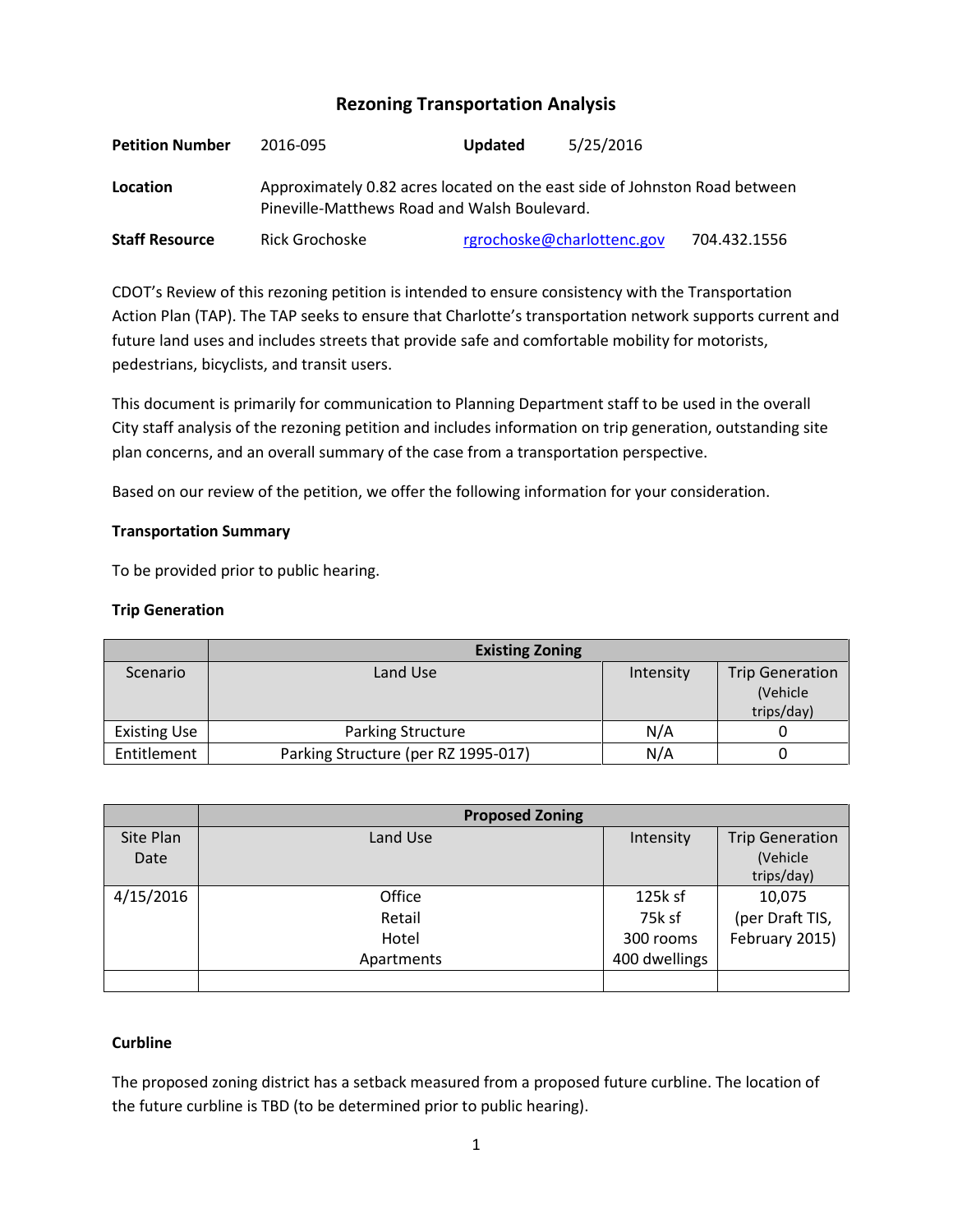### **Resolved Issues**

N/A

## **Outstanding Issues**

- 1. The petitioner needs to update and finalize the *"Draft" Fairview Plaza Traffic Impact Study* (TIS), dated February 2015 prepared by Kimley-Horn. Additional comments will follow CDOT's review of the TIS.
- 2. The petitioner should revise the site plan, including cross sections, to reflect the complete draft transportation mitigation measures (e.g. Park South widening) because neither the draft TIS nor the conditional notes include a previously discussed Development Phasing Plan for the implementation of transportation improvements.
- 3. The petitioner should evaluate the site's internal and bordering streets for pedestrian refuge island opportunities and revise site plan to include where feasible and appropriate.
- 4. In order to support the proposed level of development intensity, we recommend adding a north/south street connection between site's existing private street along the site's northern zoning boundary to the proposed east/west public street along the site's southern property line (see the below street network concept). This will help reinforce Southpark's evolution towards a walkable center.

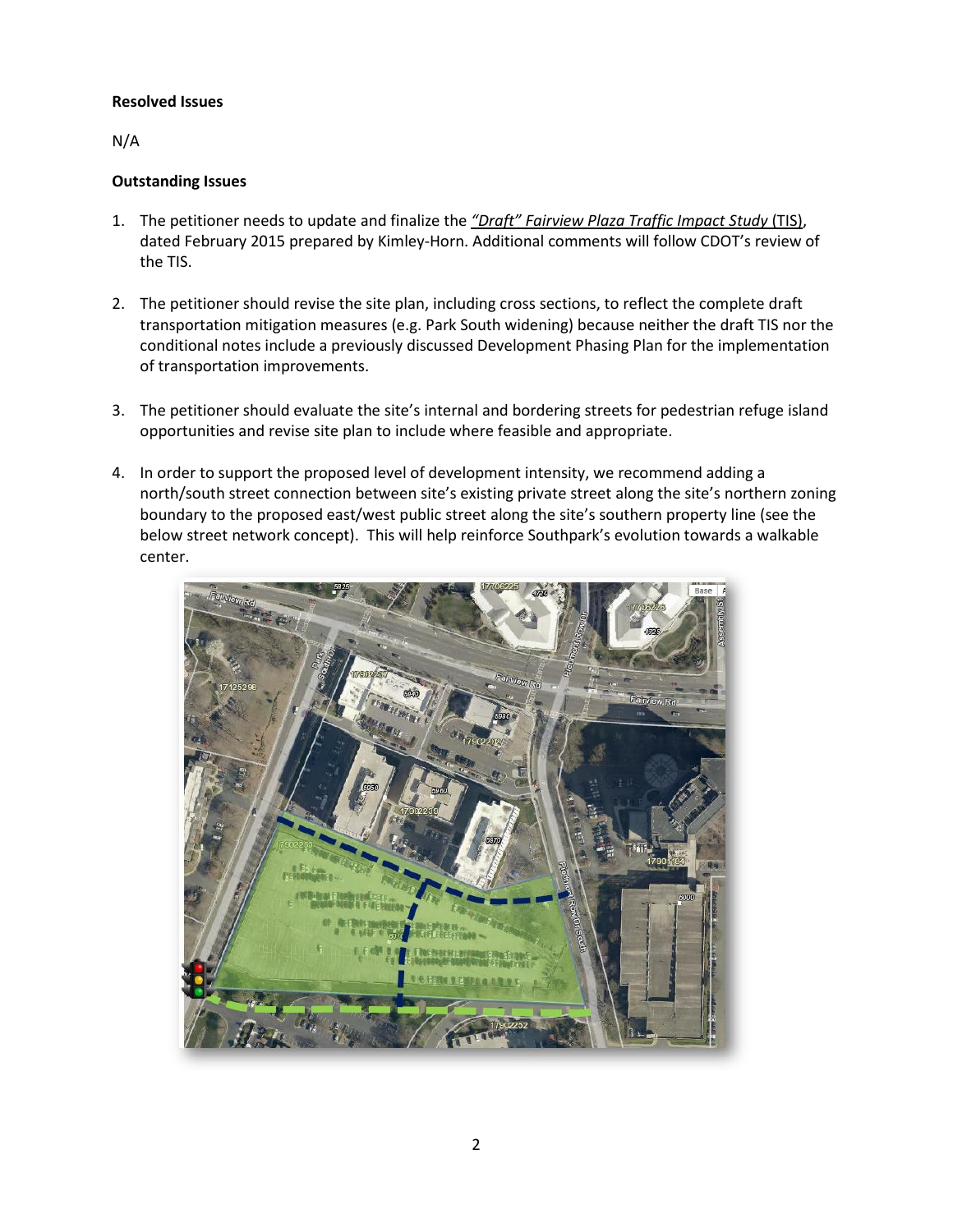- 5. The petitioner should to revise the site plan to depict and label the proposed east/west connector road along the site's southern property line as a public street with a continuous 33' wide pavement (3-11' travel lanes), 8' planting strips, and 8' sidewalks between Park South Drive and Piedmont Row South. The petitioner should also add a note to the site plan indicating that right-of-way acquisition from adjacent properties, right-of-way dedication and conveyance in fee simple to the City, and construction of the proposed street will be completed and approved before the site's first building CO is issued.
- 6. The petitioner should consider revising the site plan to modify the existing private street along the northern zoning boundary connecting Park South Drive to Piedmont Row Drive South to function and have the appearance of a public street (i.e. recessed parallel parking, street streets, and 8' planting strips, 8' sidewalks and street furniture to encourage pedestrian activity).
- 7. The petitioner should include 6' bike lanes along Park South Road.
- 8. The petitioner should revise the site plan to clearly depict and label all existing and proposed rightof-way, building setback, existing street centerlines, back of future curbline locations, planting strip width, sidewalk widths, etc.
- 9. The petitioner should revise the site plan to add a note specifying all street construction will be constructed and approved before the site's first building CO is issued.
- 10. The petitioner should revise the site plan to add a note specifying dedication and fee simple conveyance of all future rights of way to the City before the site's first building CO is issued.

### **Advisory Information**

The following are requirements of the developer that must be satisfied prior to driveway permit approval. We recommend that the petitioner reflect these on the rezoning plan as-appropriate.

- 1. According to the City of Charlotte's Driveway Regulations, CDOT has the authority to regulate/approve all private street/driveway and public street connections to the right-of-way of a street under the regulatory jurisdiction of the City of Charlotte.
- 2. Adequate sight triangles must be reserved at the existing/proposed street entrance(s). Two 35' x 35' sight triangles are required for the entrance(s) to meet requirements. All proposed trees, berms, walls, fences, and/or identification signs must not interfere with sight distance at the entrance(s). Such items should be identified on the site plan.
- 3. The proposed driveway connection(s) will require a driveway permit(s) to be submitted to CDOT for review and approval. The exact driveway location(s) and type/width of the driveway(s) will be determined by CDOT during the driveway permit process. The locations of the driveway(s) shown on the site plan are subject to change in order to align with driveway(s) on the opposite side of the street and comply with City Driveway Regulations and the City Tree Ordinance.
- 4. All proposed commercial driveway connections to a future public street will require a driveway permit to be submitted to CDOT for review and approval.